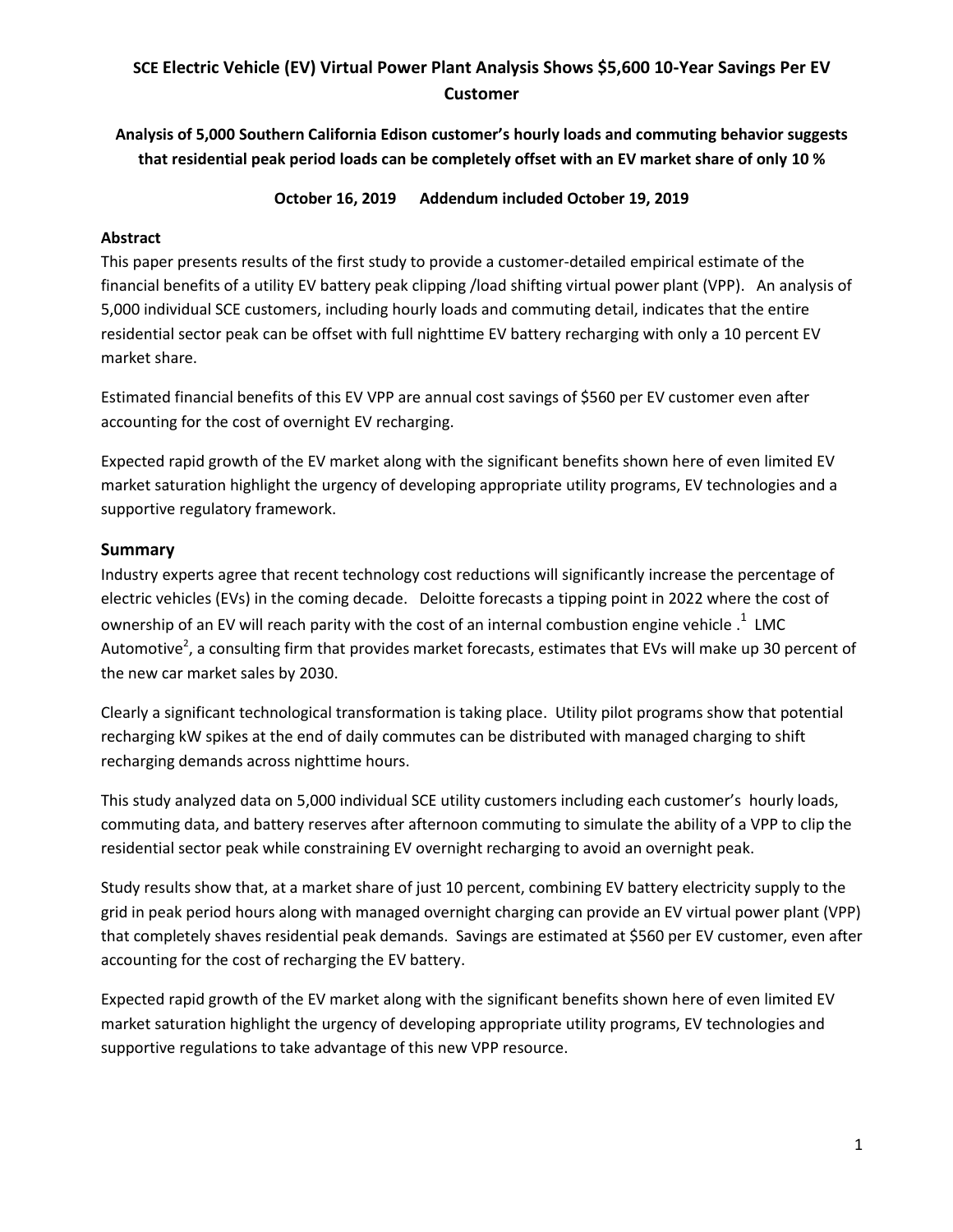#### **Data and Analysis Approach**

A sample of 5,000 individual Southern California Edison (SCE) residential owner-occupied single family dwelling unit customers was drawn from the Los Angeles Metropolitan area MAISY Utility Customer 8760 Hourly Load Database (<http://www.maisy.com/maisydatabases.htm> )<sup>3</sup>. Individual customer data items include customer hourly loads, commuting data and household data. Random weeks in January and August were chosen to generate representative daily load shapes.

For this analysis, the SC&E EV time-of-use rate period differentials are applied to estimate cost savings.

Utility cost savings for each kWh shifted from on-peak to off-peak is approximated as the differential in those two rates. Shifting one kWh from the 4-9pm on-peak time period to off peak hours saves \$0.25 in the summer and \$0.23 in the winter<sup>4</sup>. Weekend savings were not considered because weekday commuting savings are significantly greater than potential weekend savings and because MAISY data provides actual commuting data for weekdays but not for weekends. Consequently, financial benefits estimates can be considered lower-bound estimates.

Program parameters assume that utility load management will access reserves remaining in the EV battery after the afternoon commute, reserving at least 20 percent of the full battery charge (approximately 60 miles of driving distance) for contingent travel. The analysis assumes a level 2 home charging station with a charging demand requirement of 10 kW with a full charge requiring 9 hours providing a 300 mile range.

Households with more than \$125,000 in income and with total daily automobile commutes of less than 120 miles were selected to represent future EV owners. EV ownership was randomly assigned to households in this subset who used private automobiles to commute.

### **Analysis Results**

A 10 percent EV market share was identified as a reasonably near term forecast that completely clips current residential peaks shifting loads to off-peak hours. Analysis results are shown in the table and charts below.

| Estimated Average Annual EV Owner Savings With a Peak Clipping/Load |    |     |     |     |     |     |    |     |  |        |  |  |
|---------------------------------------------------------------------|----|-----|-----|-----|-----|-----|----|-----|--|--------|--|--|
| <b>Shifting Strategy</b>                                            |    |     |     |     |     |     |    |     |  |        |  |  |
| Hour                                                                |    | 17  |     | 18  |     | 19  |    | 20  |  | Totals |  |  |
| Summer                                                              |    |     |     |     |     |     |    |     |  |        |  |  |
| savings by hour                                                     | \$ | 81  | -\$ | 81  | -\$ | 78  | \$ | 76  |  | 317    |  |  |
| Winter                                                              |    |     |     |     |     |     |    |     |  |        |  |  |
| savings by hour                                                     | \$ | 53  | -\$ | 61  | \$  | 64  | \$ | 65  |  | 243    |  |  |
| Annual                                                              |    |     |     |     |     |     |    |     |  |        |  |  |
| savings by hour                                                     | Ś  | 134 |     | 142 | Ś   | 143 |    | 141 |  | 560    |  |  |

| Estimated Average Annual EV Owner Savings With a Peak Clipping/Load |  |    |    |    |        |  |  |  |  |  |  |
|---------------------------------------------------------------------|--|----|----|----|--------|--|--|--|--|--|--|
| <b>Shifting Strategy</b>                                            |  |    |    |    |        |  |  |  |  |  |  |
| Hour                                                                |  | 18 | 19 | 20 | Totals |  |  |  |  |  |  |
|                                                                     |  |    |    |    |        |  |  |  |  |  |  |

These results show that each EV generates \$560 of actual net annual cost of service savings to SCE.<sup>5</sup> That is,, extracting EV battery electricity after the nighttime commute to reduce customer loads and recharging batteries overnight at prevailing rates saves \$560 per EV customer annually, even after the cost of recharging for the daily commute. Over a 10 year period, savings amount to \$5,600 per EV.

Graphically the hourly load impacts of this program are shown below for this sample of SCE customers for both summer and winter seasons.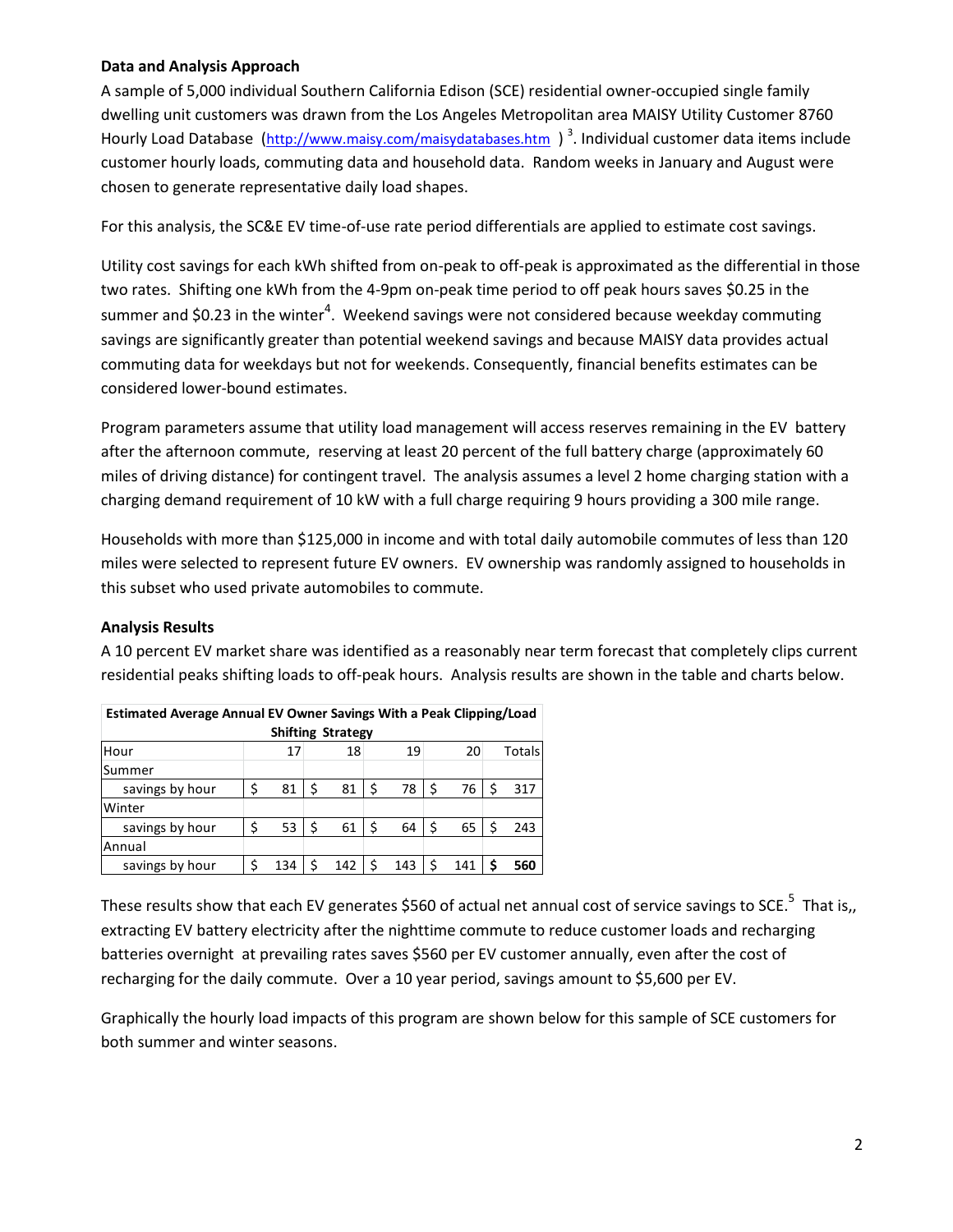

kW Load Charts For 5,000 SCE Customers - Winter Average **Weekdays** 



Several items to note:

- Baseline and managed EV charging reflect the same peak period hourly loads because the managed loads scenario assumes that all after-commute charging is delayed until night time hours
- Only the load clipping/peak shifting EV VPP management strategy reduces peak period hourly loads
- Managed EV charging and load clipping/peak shifting VPP load management increase early morning hourly loads; however those loads are no more than pre-peak period loads
- Each EV customer's battery reserve was used to completely offset their electricity use in peak hours

#### **Analysis Caveats and Applications to Other Utility Services Areas**

The analysis and results presented here provide a quantitative example of potential benefits that can be achieved with a utility EV virtual power production strategy in the SCE utility service area. More detailed and accurate savings calculations can be achieved with analysis extensions described in the next section. For example, the 100 percent participation in the EV VPP program assumed in this analysis can be extended to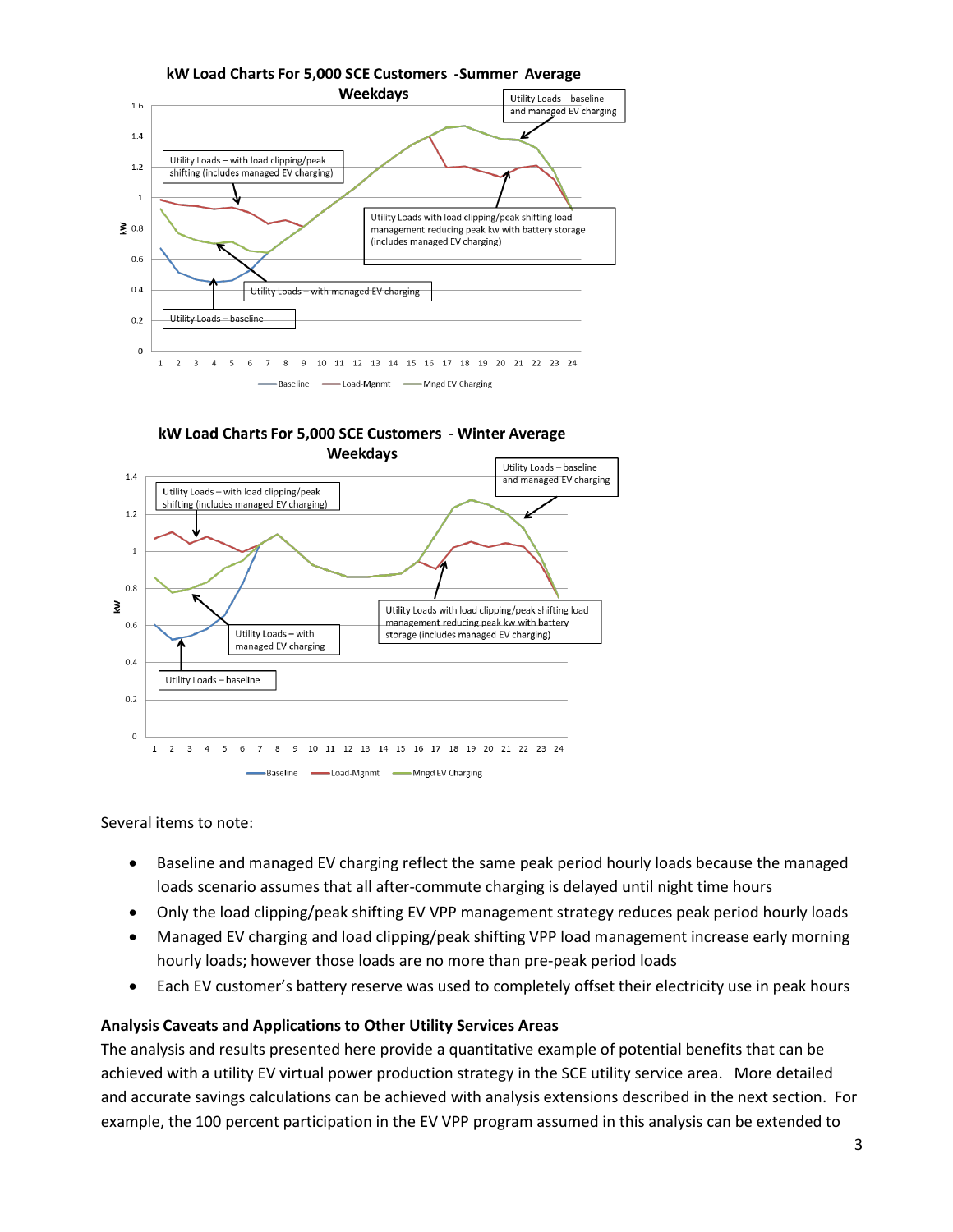account for EV non-participants and individual customer op-outs. Battery reserve usage was limited to completely offset each EV customer's hourly electricity use. However, nearly all EV customers had sufficient battery reserves to pull more power making EV customers net power producers in peak hours.

With respect to applying these results to other utility service areas, diversity in utility customer hourly loads, commuting behavior, avoided peak costs and cost of overnight charging determine EV VPP savings unique for each utility. While these results suggest a significant potential for utility EV VPP SCE programs, more detailed analysis is required to assess results for each individual utility service area.

## **Extending the Analysis**

The analytic approach outlined in this paper can easily be extended to provide a more comprehensive utility service area program analysis. Full year MAISY utility customer hourly loads, household and commuting data for a sample of all customers in a utility service area, actual utility service area cost of service, more detailed EV ownership and program design and participation models can be used to develop reliable utility-specific analysis and strategies. Geographic detail can identify substations and feeders most likely to benefit from an actively managed VPP strategy. Scenario analysis can provide business case results to reflect alternative EV characteristics and saturation and program assumptions.

# **Addendum**

This white paper has received considerable attention since its release two day ago along with a variety of comments and questions and a gentle push-back on the economics of an EV VPP. This addendum responds to the most frequent of these comments.

**1. Battery cycle/economics issues.** Battery charging cycles primarily determine the lifetime of EV batteries (BTW, charging from 60-70% is just 10% of a battery charging cycle). The current 1,500 Tesla charging cycles reflect about 450,000 miles of driving (Tesla estimates 300,000 – 500,000 miles). The average \$560 per year utility savings determined by the study translates to an average of 43 kWh/week EV battery discharge to the grid. At 15,000 miles driven per year with the 43 kWh grid discharge each week, the VPP program reflects 52% of total charging cycles and an expected battery lifetime of 19.6 years so battery degradation is not likely to pose a problem for most EV owners, though different driving and discharge parameters obviously change the estimated lifetime.

For example, if the EV owner has a much longer commute and a much greater peak kWh use so that the battery degrades enough to require replacement. Elon Musk has quoted a battery module (not the pack) replacement cost of \$5,000 - \$7,000. If the replacement module characteristics are the same as the original, the implied cost of electricity generated from the new battery are \$0.055/kwh. Since the average cost savings of switching from peak to off-peak periods is about \$0.24, the net benefit is \$0.185 for each kWh shifted. Thus, the net annual cost savings per EV customer is \$431 or \$4,310 over 10 years after taking account of charging cycle cost impacts.

It should be noted that charging cycle constraints are constantly increasing and battery costs are declining so actual business case calculations for future years will be even more attractive.

Finally, EV batteries that have degraded enough to be replaced can still have significant value as in-home battery resources used in utility load management programs.